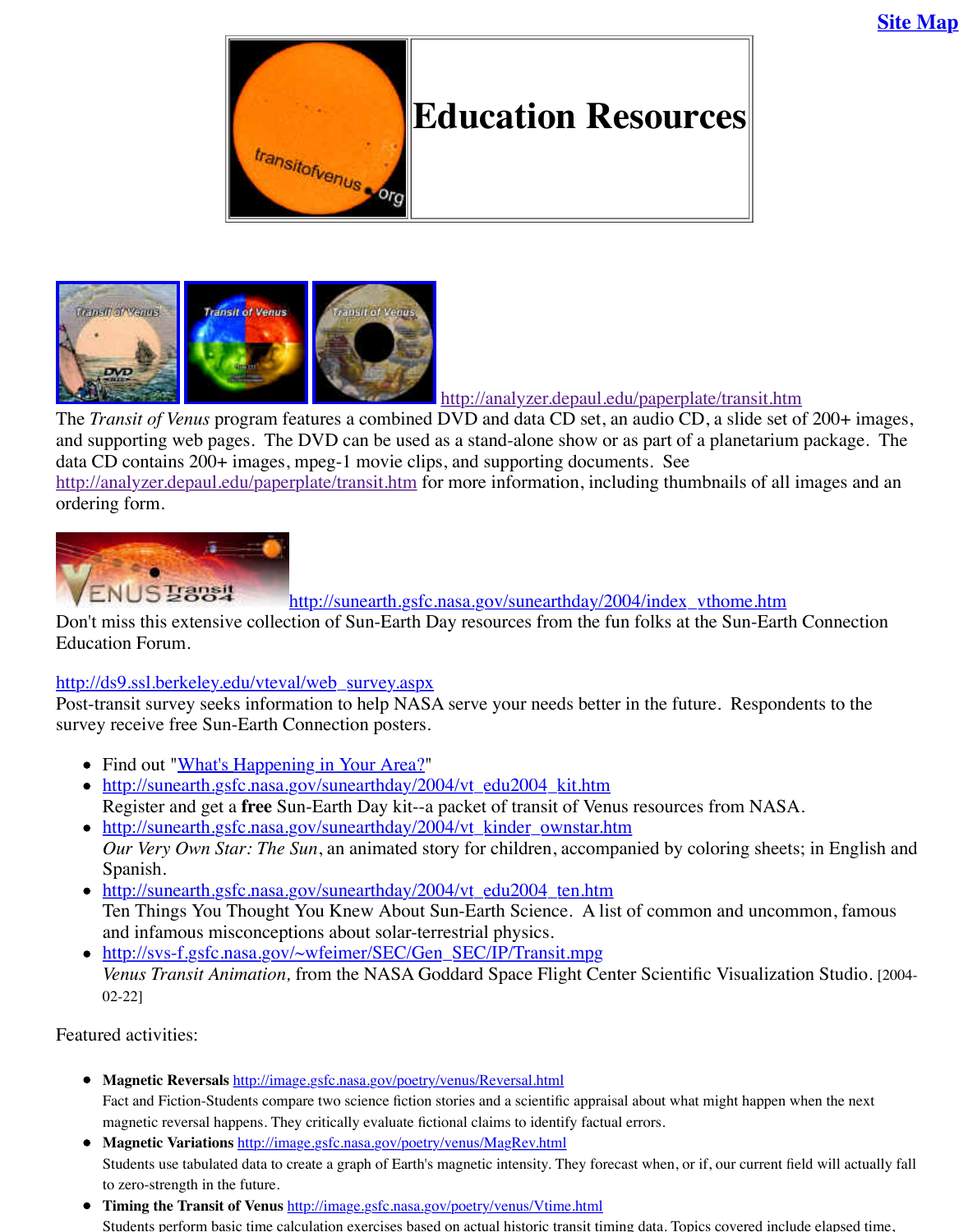#### **Habitable Planets**

This activity encourages a discussion a[bout what makes a planet habitable. Students learn tha](http://image.gsfc.nasa.gov/poetry/venus/Vyears.html)t for a p on Earth, it must have: (a) the right *temperature* range for there to be liquid water, and (b) the right size suitable a[tmosphere.](http://sunearth.gsfc.nasa.gov/sunearthday/2004/vt_edu2004_venus_68.htm)

**• Finding the Distance to the Sun http://image.gsfc.nasa.gov/poetry/venus/Vdistance.html** 

The students will apply the concepts of vertical angles and ratios to calculate lengths and angles. Ca the Sun?

# http://ds9.ssl.berkeley.edu/vteval/web\_survey.aspx

The Sun-Earth Connection solicits feedback on NASA's services provided for the 2004 transit



# http://www.vt-2004.org

The European Southern Observatory is leading an extensive program that is loaded with inform continuously growing. This is a thorou[gh website for transit of Venus observers, edu](http://image.gsfc.nasa.gov/poetry/venus/Vdistance.html)cators, a



http://analyzer.depaul.edu/paperplate/Transit%20of%20Venus/Introduction.htm [Introduction](http://www.eso.org/outreach/eduoff/vt-2004/index.html) to Transit of Venus at *Paper Plate Education*.



http://www.sil.si.edu/Exhibitions/upcoming.htm

Planned exhibit (March 24, 2004-April 3, 2005) at Smithsonian Institution Libraries entitled *C Transits of Venus, 1631-2004* will tell the story of the transits of Venus using the marvelous illustrations in the rich collections of Venus collections of Venus, 1631-2004 will tell the story of the transits of Venus us [rare books from the Smithsonian Libraries, supplemented by appropriate artifacts from the National](http://analyzer.depaul.edu/paperplate/Transit%20of%20Venus/Introduction.htm) Museum of American Museum of American Museum of American Museum of American Museum of American Museum of American Museum of History and the United States Naval Observatory. The full exhibition will be available on this stell Ronald S. Brashear, Head of Special Collections.

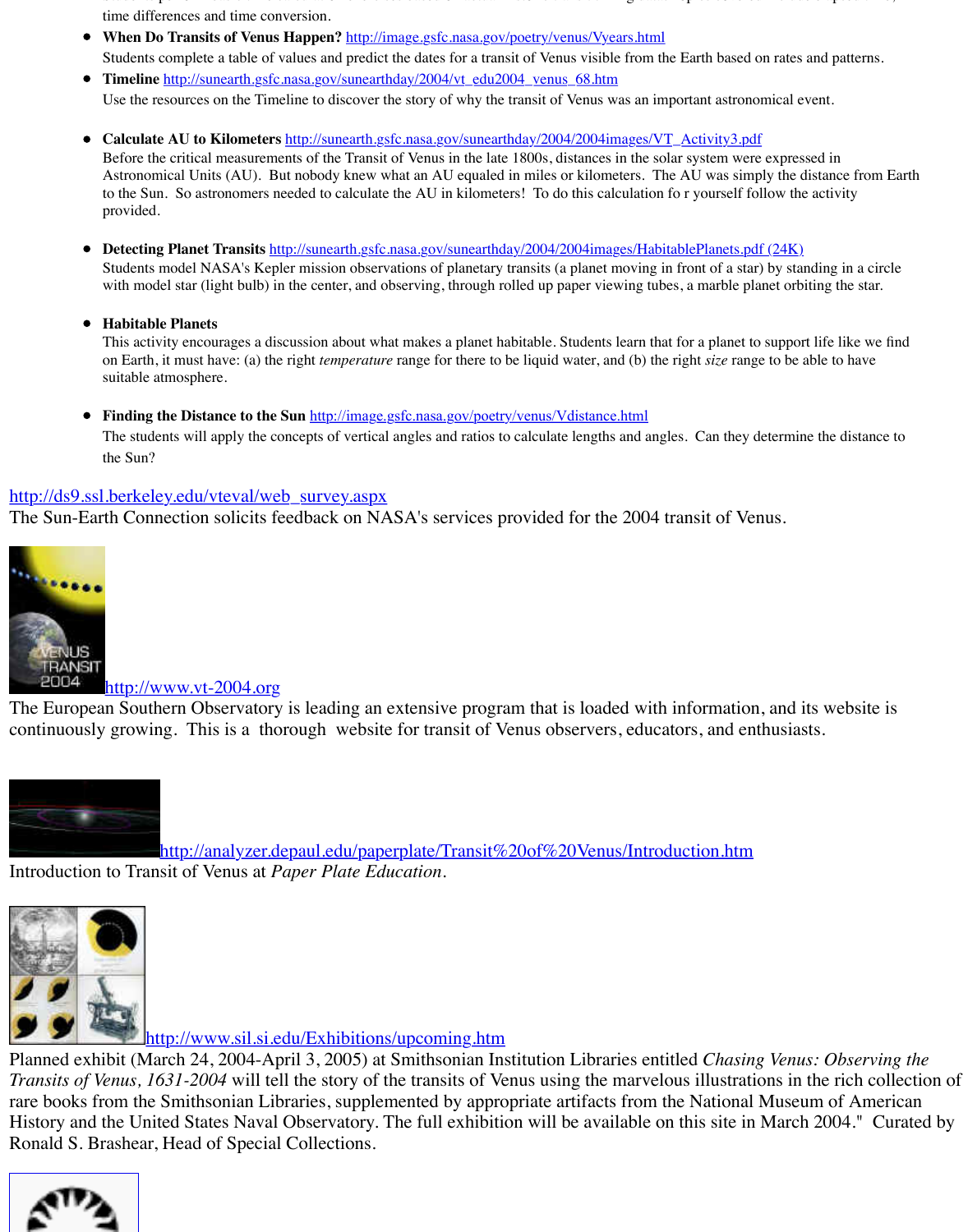- [Expedition St](http://www.sil.si.edu/Exhibitions/upcoming.htm)ories from the Transit of Venus (6-12; Science, Creative Writing, History, Geography) Students Transit of Venus expeditions.
- Collecting an[d Using Data on the Common Events \(4-12; Science, Mathematics\) St](http://www.sil.si.edu/exhibitions/chasing-venus/teachers/)udents create data tables
- Investigating Longitude and Latitude (4-6; Science, Measurement, Geography) Students use longitude and latitude expedition sites and viewing sites for the 2004 Transit.
- Cardboard Tube Telescope (4-6; Science, Astronomy) Students build telescopes from cardboard tubes that can
- Vocabulary Enrichment (7-9; English, Spelling) Students learn the meaning and spelling of various terms associated with the Transit and use the Transit and use the Transit and use the Transit and use the Transit and use th [terms in sentences.](http://www.sil.si.edu/exhibitions/chasing-venus/teachers/lessonplan1.htm)
- [Using Means, Medians and M](http://www.sil.si.edu/exhibitions/chasing-venus/teachers/lessonplan2.htm)odes (4-9; Mathematics, Statistics) Students calculate means, medians and mo conclusions.
- [Using Triangula](http://www.sil.si.edu/exhibitions/chasing-venus/teachers/lessonplan3.htm)tion (6-12; Mathematics, measurement) Students use triangulation techniques to determine near
- [Measurement Conv](http://www.sil.si.edu/exhibitions/chasing-venus/teachers/lessonplan4.htm)ersion (3-8; Measurement) Students identify common and uncommon measurements and
- Expedition Diaries (7-9; History, Creative writing) Students choose an expedition to research, form expedition  $\bullet$ [compare diaries at the en](http://www.sil.si.edu/exhibitions/chasing-venus/teachers/lessonplan5.htm)d of simulated expedition.
- [On the Shoulders of Giants \(10-12; Science,](http://www.sil.si.edu/exhibitions/chasing-venus/teachers/lessonplan6.htm) history) Students research the important astronomers and scient achievements.
- $\bullet$  Putting the Transits in Context (10-12; Science, history) Students research the important events that were tak [and make presentations on how they may have influ](http://www.sil.si.edu/exhibitions/chasing-venus/teachers/lessonplan7.htm)enced the expeditionary teams.
- [The Transit in Pictures \(10-12; Scienc](http://www.sil.si.edu/exhibitions/chasing-venus/teachers/lessonplan8.htm)e, art and media) Students write screenplay and produce movie or anin
- [And now a word from our s](http://www.sil.si.edu/exhibitions/chasing-venus/teachers/lessonplan9.htm)ponsor... (10-12; Science, art and media) Students write and produce public service

[Venus and providing inf](http://www.sil.si.edu/exhibitions/chasing-venus/teachers/vocquiz.html)ormation about its safe viewing.

# http://[www.sil.si.edu/Exhibitions/c](http://www.sil.si.edu/exhibitions/chasing-venus/teachers/lessonplan10.htm)hasing-venus/education.htm

The National Museum of American History features a *Chasing Venus* lecture series.



[h](http://www.sil.si.edu/exhibitions/chasing-venus/teachers/lessonplan15.htm)ttp://analyzer.depaul.edu/paperplate/Transit%20of%20Venus/a

Hand[s-on activity to reco](http://www.sil.si.edu/exhibitions/chasing-venus/teachers/lessonplan16.htm)rd 2004 transit of Venus on a paper plate akin to the first record of Jeremiah Horrocks in 1639.



http://analyzer.depaul.edu/paperplate/Transit%20of%20Ven

Hands-on activity that illustrates and explains the irregular frequency of transits of Venus.

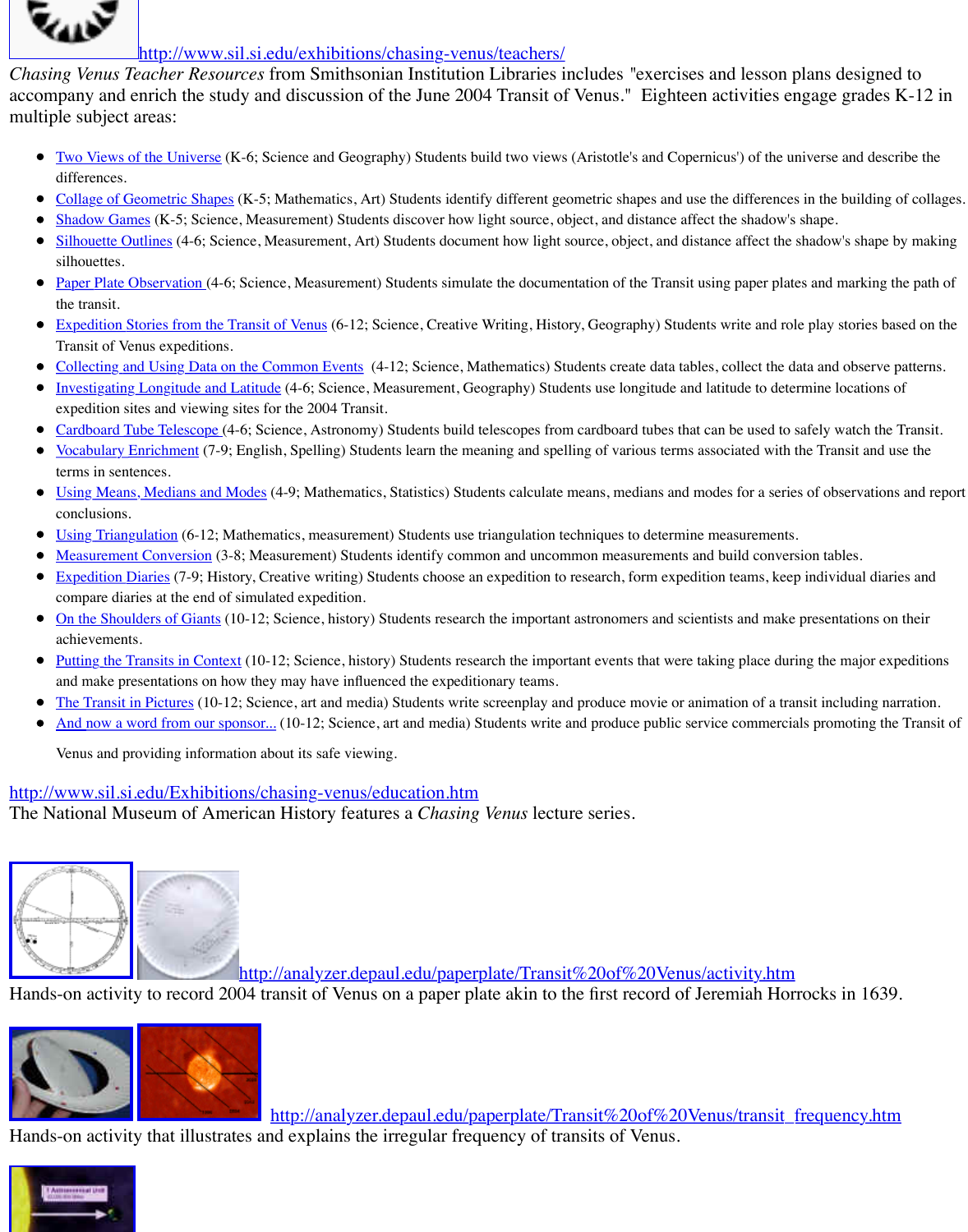

# http://www.exploratorium.com/venus/index.html

"Live Webcast: The Transit of Venus! Tuesday, June 8, 2004. Travel [to Greece] for a clear an [amazing and rare event. Explore the role of past transits in the history of astronomy and how the](http://home.hetnet.nl/~smvanroode/venustransit/eng/eng_parallax.html) Venus Transit was used to  $\mu$ calculate the distance from the Earth to the Sun, called the Astronomical Unit. The program w on Sun-Venus and Sun-Earth interactions, and how NASA plans to use similar transits to detect telescopes with white light and H-alpha filters will capture the transit as narrators guide viewers [Exploratorium webcast info was formerly at http://www.exploratorium.edu/webcasts/.]

Panet ( http://planetquest.jpl.nasa.gov/

• [http://planetq](http://www.exploratorium.com/venus/index.html)uest.jpl.nasa.gov/venus\_transit.html Live Broadcast / Webcast: *Venus and the Search for Habitable Planets*; originally broade archived and rebroadcast. This interactive discussion will focus on what the Venus Tran for planets beyond our solar system (more than 100 have been discovered so far).



http://www.astronomy.no/venus080604/webcast.html

A live webcast from several sites in Norway will include images with H-alpha filters. The wel probably just before 05 UTC, and will last until about half an hour after last contact (around 12



[http://www.pcs.cnu.edu/%7Ercaton/extrasolar/i](http://planetquest.jpl.nasa.gov/)ndex.html

Web-[based activity features Squeak...](http://planetquest.jpl.nasa.gov/venus_transit.html) 



kids.htm

The transit of Venus is for kids, too! Enjoy these simple yet fun activities for younger audience.

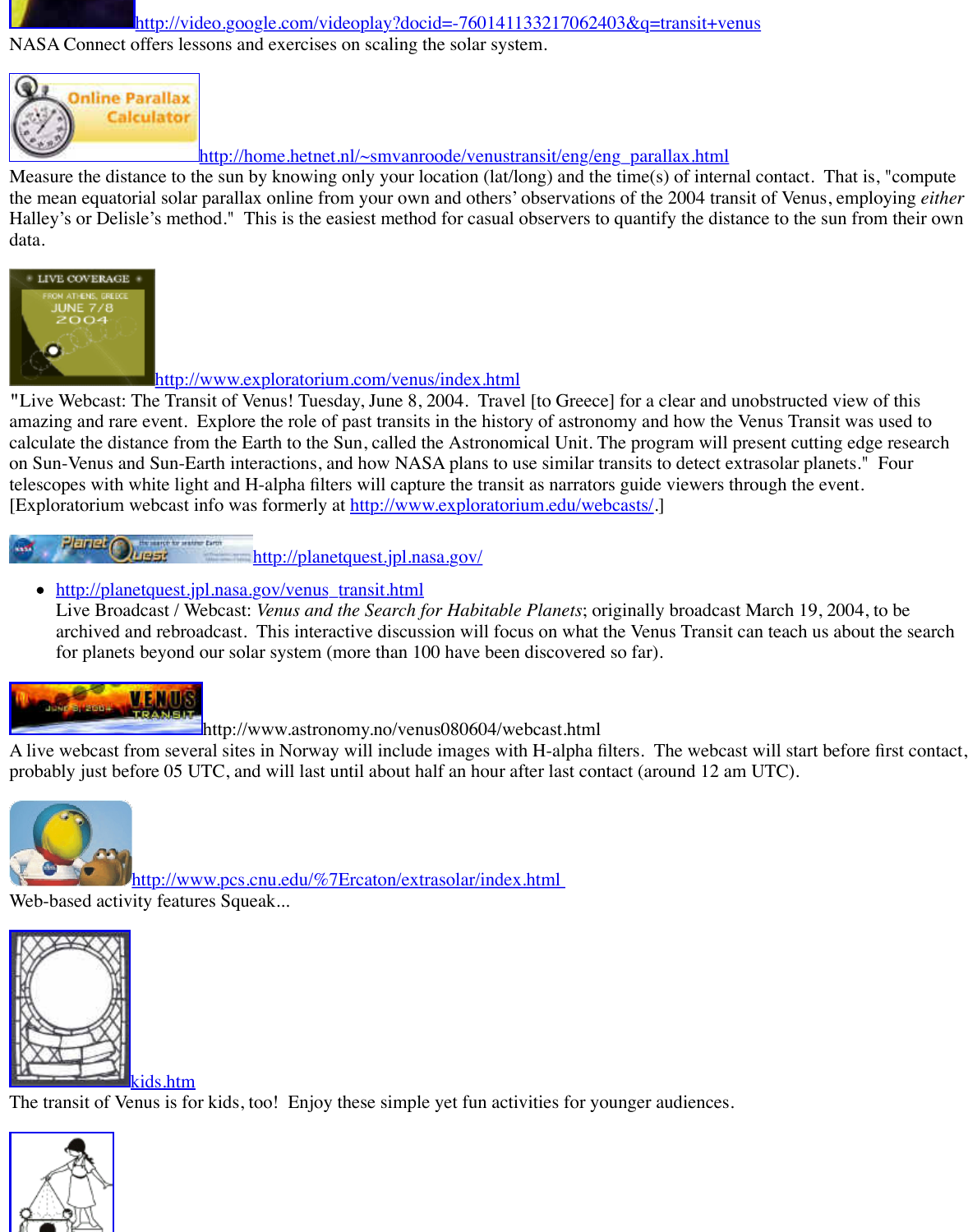

#### http://solar-center.stanford.edu/activities.html

Stanford Solar Center offers "exciting activities, images, interactive tools, text, and other resources to let you research our research our research our research our research our research our research our research our res special star -- the Sun."

# [http://skolor.nacka.se/samskolan/eaae/summerschools/TOV0.htm](http://photojournal.jpl.nasa.gov/catalog/PIA03151)l

"How to measure the Earth-Sun distance by studying the transit of Venus;" from the European Education (EAAE).



http://home.hetnet.nl/~smvanroode/venustransit/eng/eng\_parallax.html

[Compute the mean equatorial solar parallax online from your o](http://solar-center.stanford.edu/activities.html)wn and others' observations of employing Halley's method; courtesy of Steven M. van Roode.



Flyer7- Transit of Venus

One-page flyer (*similar* to the thumbnail image) lists transit of Venus Q&A, shows duration of recalls global expeditions, illustrates black drop effect, shows sample hands-on activity relatin shades" in use; and links to transitofvenus.org and NASA Sun-Earth Connection. The flyer is but the Microsoft Publisher file is editable so you can tailor the flyer to your locale (high resolution 2.2 Mb, MSPublisher). Also available as a MSWord document (flyer7.doc).



#### SAFETY!

[Overview of techniques for viewing the transit o](http://old.transitofvenus.org/flyer7.pub)f Venus safely; describes use of  $#14$  shade we filters, and magnified projections. The **SAFETY!** page is recommended for all transit of Venus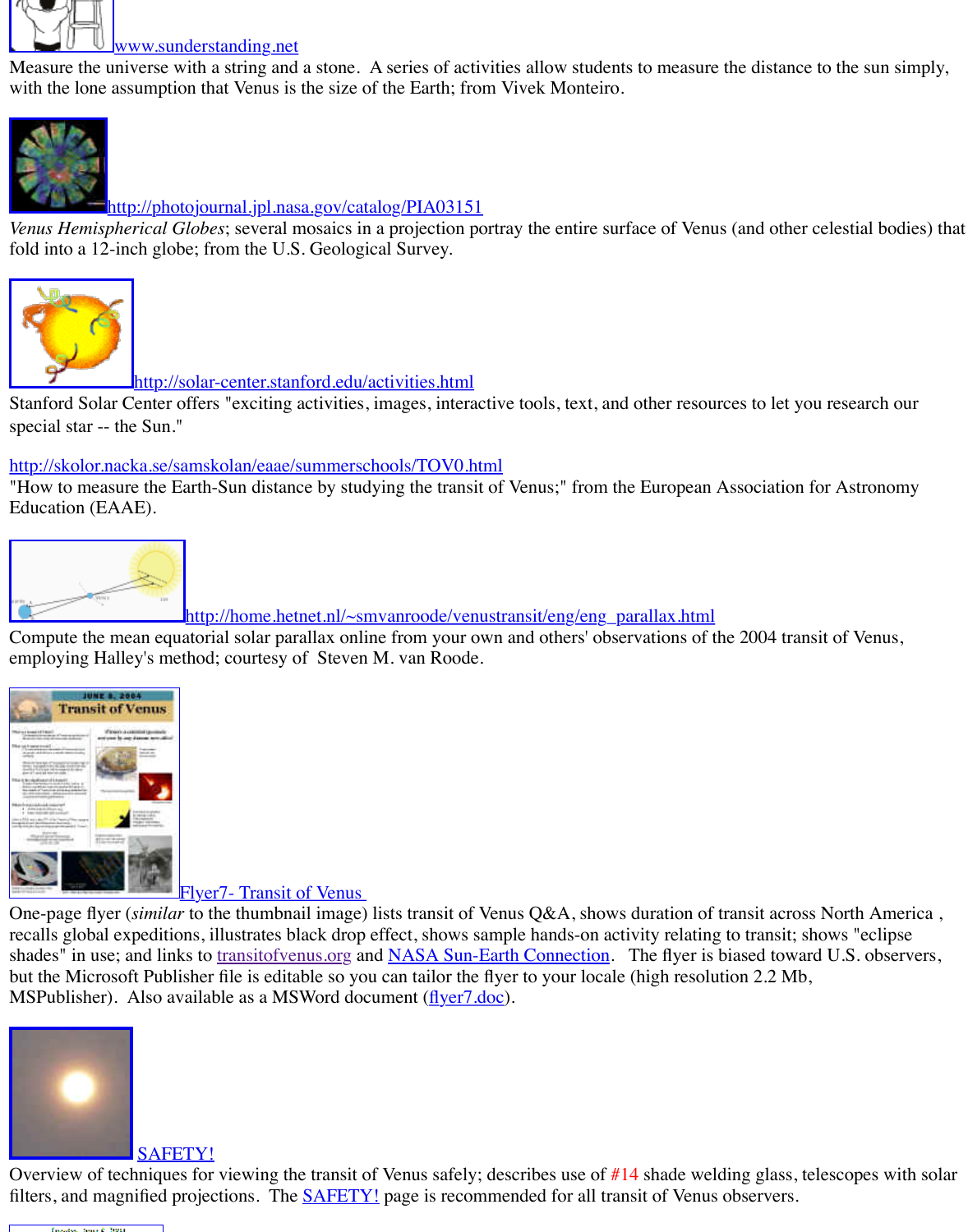

#### http://www.astronomy.no/venus080604.html

[Teacher activities address the circumference of earth, parallax, distan](http://www.astro.psu.edu/users/maw/transit.ppt)ce to the sun, and Kepler' background, visibility times, current research, and more. The organizers in Norway seek other



http://www.eso.org/outreach/eduoff/vt-2004/index.html

[A global observing program in which participants contribute data](http://www.astronomy.no/venus080604.html) to determine the distance from European Southern Observatory (ESO) and the European Association for Astronomy Education

- http://www.imcce.fr/vt2004/en/fiches\_eng.html Education sheets for teachers.
- http://www.imcce.fr/vt2004/en/cdrom\_eng.html CD ROM of historical documents.



### http://www.venus2004.org

["To calculate the astronomical unit, two distant people are needed. T](http://www.eso.org/outreach/eduoff/vt-2004/index.html)hese people can exchange observations. Register and contact other passionate people to work together."



# http://www.transitofvenus.co.za/

Flying With Pride is establishing dissemination points across Africa for resources related to the [direct observing sites; is planning remote web](http://www.venus2004.org/) and television broadcasts; and is planning a Capeobservers along the 28th degree of longitude in Africa contribute data to determine the distance



Проект Венераhttp://didaktik.physik.uni-essen.de/~backhaus/VenusProject.htm "Observing, Photographing and Evaluating the Transit of Venus," a global observing program data to determine the distance from the sun to earth.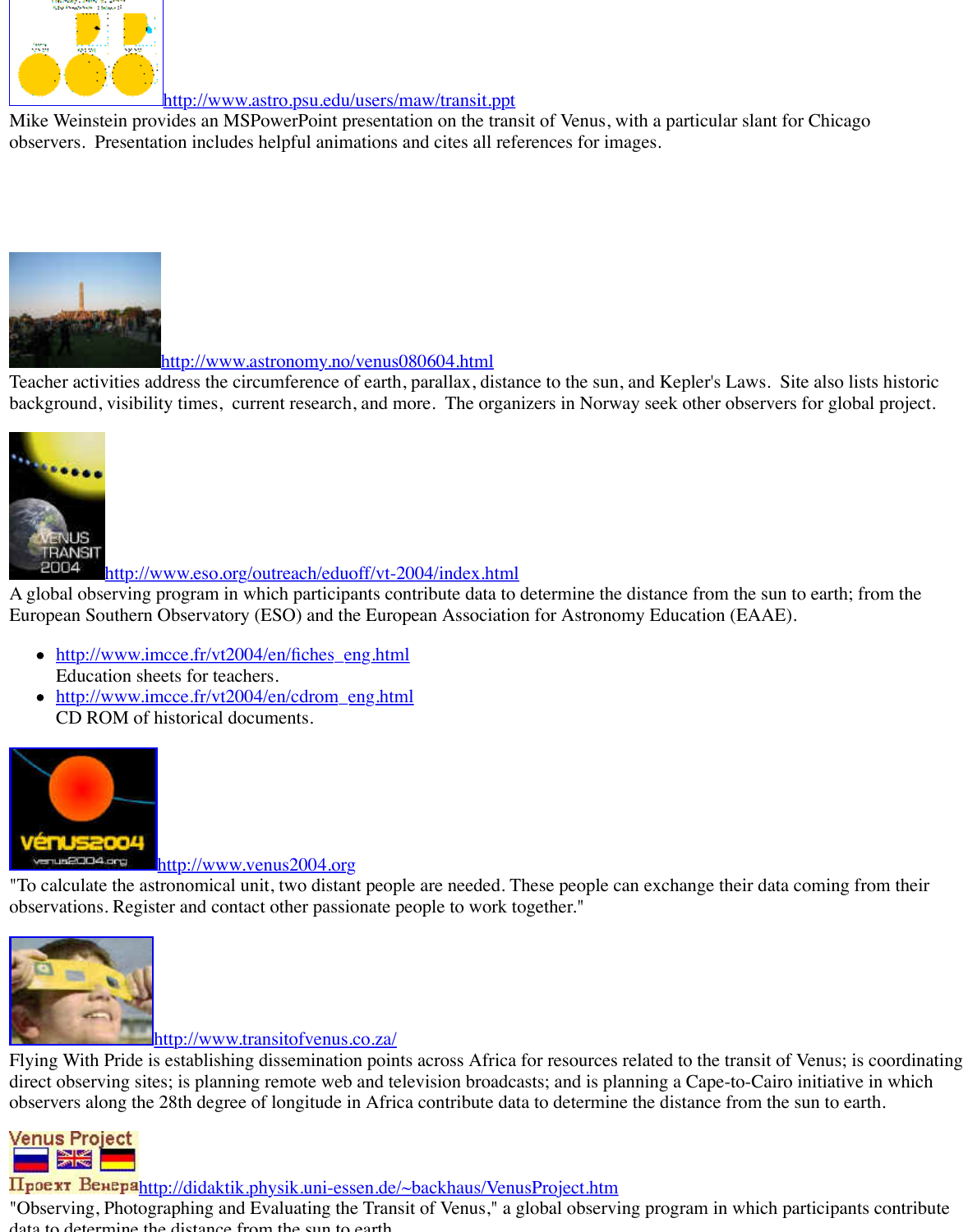http://www.accessive-co.za/assazine-co.za/assazine-co.za/assazine-co.za/assazine-co.za/assazine-co.za/assazine Observers in Switzerland seek observers in South Africa for international project.

http://www.gujaratplus.com/mypage/Welcome\_to\_the\_Board\_of\_%22\_Kutch\_Science\_Found Science Group of India suggests it will broadcast on the Internet live images of transit of Venu planetary data for that day.

# [http://groups.yah](http://eclipse.astroinfo.org/transit/venus/project2004/pub/Blatter.etal.eng.200306.pdf)oo.com/group/VenusTransit

The Nehru Planetarium, New Delhi, India, has "started a discussion group to plan for exchange observations of the upcoming Transit of Venus. The group has been formed to make it possible exchanges with [students from all over India and also interact with observers from](http://eclipse.astroinfo.org/transit/venus/project2004/index.html) all over the

### http://vamana.space-india.org/

Vamana Project is a 3-phase activity in which students in India measure the radius of the earth maximum angular separation between the Sun and Venus; and determine the path that Venus ta [8th.](http://www.aqua.co.za/assa_jhb/Canopus/Can2000/c00bVnus.htm)

# http://www.rsnz.govt.nz/news/venus/

"The Royal Society of New Zealand...will send a party of nine students and three teachers to o To win places on the expedition to Britain, teams...will be asked to produce a video and supporting material material material material and may be material. viewed on the web."



fingers.jpg

To simulate the "black drop" effect, almost pinch your thumb and forefinger together against a the meniscus between them appears.



#### http://www.spaceweather.com

Space Weather. Current solar weather with "science news and information about the Sun-Eart

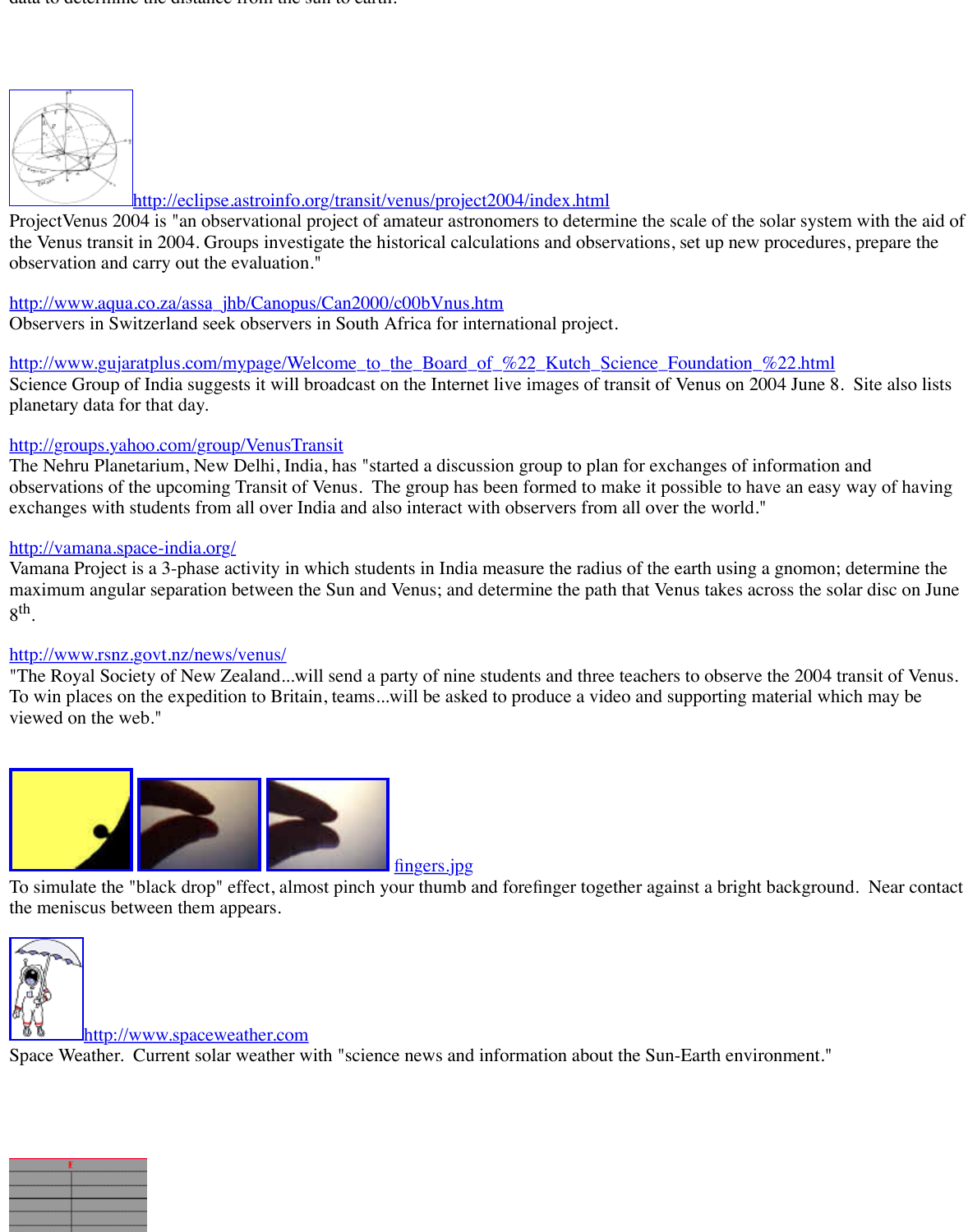filmstrip to view a narrated animation that shows planet detection methods, including the use of



# [http://www.bridgewater.](http://www.venus-transit.de/PlanetPhases/index.html)edu/departments/physics/ISAW/Transit-1.html

With t[his simulation you try to detect exoplanets usin](http://www.venus-transit.de/PlanetMotion/index.html)g observations of transits. After you sele view, [the simulation deve](http://www.venus-transit.de/geocentric/index.html)lops photometric graphs and other data, from which you calculate the

http://sunearth.gsfc.nasa.gov/ [NASA Sun-Earth Connection](http://planetquest.jpl.nasa.gov/)



# http://www.genesismission.org/index.html

A collection of educational materials relating to the sun, its effects, and the *Genesis* mission. The *Sent*  $\alpha$ [million miles sunward to collect pieces of the sun, called solar wind, ... unfolded its coll](http://www.bridgewater.edu/departments/physics/ISAW/Transit-1.html)ectors Upon its return to Earth in 2004, scientists will study the solar wind samples."



[http://ds9](http://sunearth.gsfc.nasa.gov/).ssl.berkeley.edu/viewer/flash/index.html

Media Viewer launches you to Sun-Earth illustrations, live solar and aurora images, and scient



http://www.astrocappella.com/activities/

"Meet the Neighbors: Planets Around Nearby Stars" is an *AstroCappella* lesson plan to accom [Planets." High school students investigate the dimming caused by a tra](http://ds9.ssl.berkeley.edu/viewer/flash/index.html)nsit; determine a planeticfrom transit data; and compare results of the extrasolar planetary system with our solar system

# http://lyra.colorado.edu/sbo/manuals/apsmanuals/planetdistances.pdf

Lesson plan describes how to measure the Astronomical Unit using the *Voyager II* software; (*PDF 65)*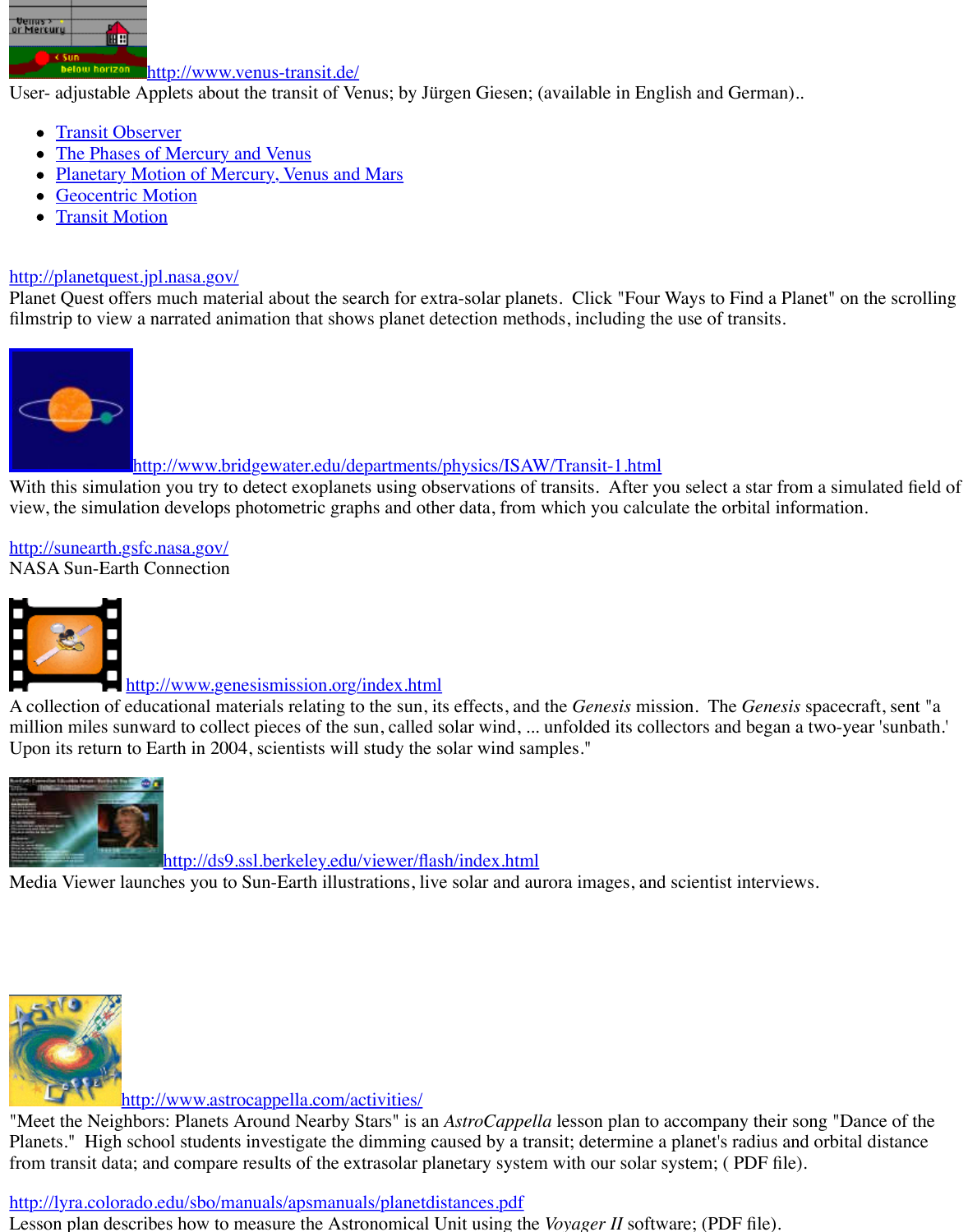# http://spot.colorado.edu/~underwod/astr/para.html

[Animation demonstrates parallax of stars with extended t](http://www.noao.edu/education/ighelio/solar_music.html)humb example; from Dave Underwood



http://www.nmm.ac.uk/site/request/setTemplate:singlecontent/contentTypeA/conMuseumEvent National Mariti[me Mus](http://soho.nascom.nasa.gov/)eum seminar entitled "Venus Observed: the Transit of Venus in History scientific significance of the transit of Venus and ask how it has contributed to our understandi [observed in 1631.](http://analyzer.depaul.edu/paperplate/transit.htm)



Parallax analogy. [No accompanying text.]



Parallax analogy. [No accompanying text.]



Parallax <u>demo in planetarium</u>. [No accompanying text.]



http://analyzer.depaul.edu/paperplate/Transit%20of%20Venus/GLPA%20200 [At the 2002 Grea](http://old.transitofvenus.org/parallax_earth-head.jpg)t Lakes Planetarium Association (GLPA) Annual Conference in Menasha, W a poster about transits of Venus. The poster's <u>text</u> will appear in the 2002 GLPA *Proceedings*. the 2002 GLPA poster were used with permission of Fred Espenak, Richard Pogge, and Greg S

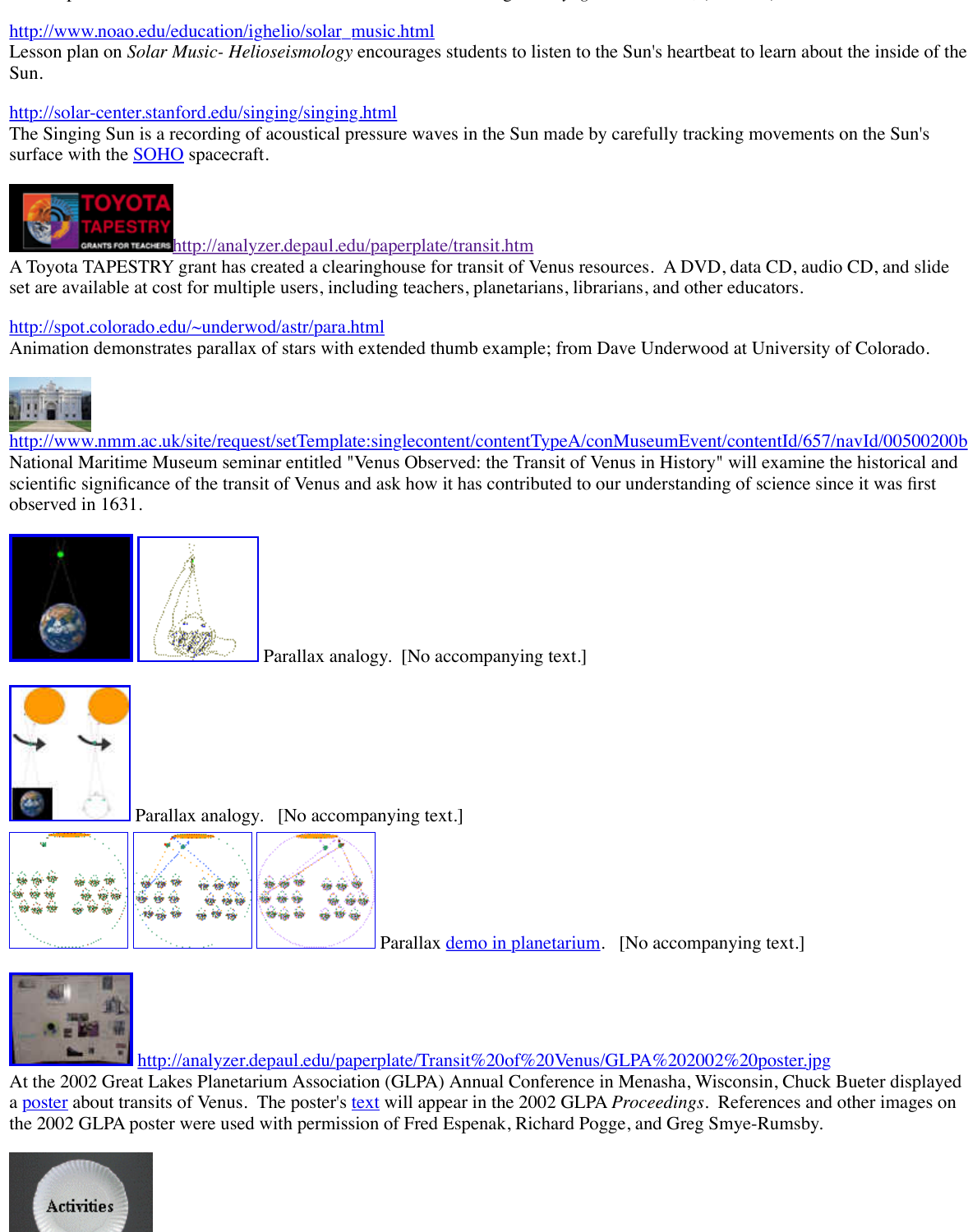

http://www.mapmaker.com/sunclock.asp



http://analyzer.depaul.edu/paperplate/Transit%20of%20Venu

In the current epoch, transits of Venus generally occur in pairs--eight years apart--that are separated by our a century. Astronomy author and illustrator Jay Ryan described the circumstances that create periodic tra permission.



http://www.heavens-above.com

Heavens-Above, for so many reasons.



http://www.uq.net.au/~zzpeande/powerpnt.htm

PowerPoint presentation shows simulated transit sequence from perspective of South East Que Anderson.

# http://home.att.net/~o.caimi/Ven[us.html](http://www.mangobay.cc/users/moonfinder)

"The Transit of Venus" by David Murray; from December 8, 1874, *Scribner's*. ["Astronomy, The](http://http//www.heavens-above.com) Transit of Venus" by Gillet and Rolfe, 1882.



[http://www.amazon.co.uk/exec/obidos/ASIN/](http://www.uq.net.au/~zzpeande/powerpnt.htm)0954101308/davesmiscella-21/20

Book: The Transit of Venus: The Quest to Find the True Distance of the Sun, by David Sellers; are available online at http://www.dsellers.demon.co.uk/venus/ven\_ch1.htm.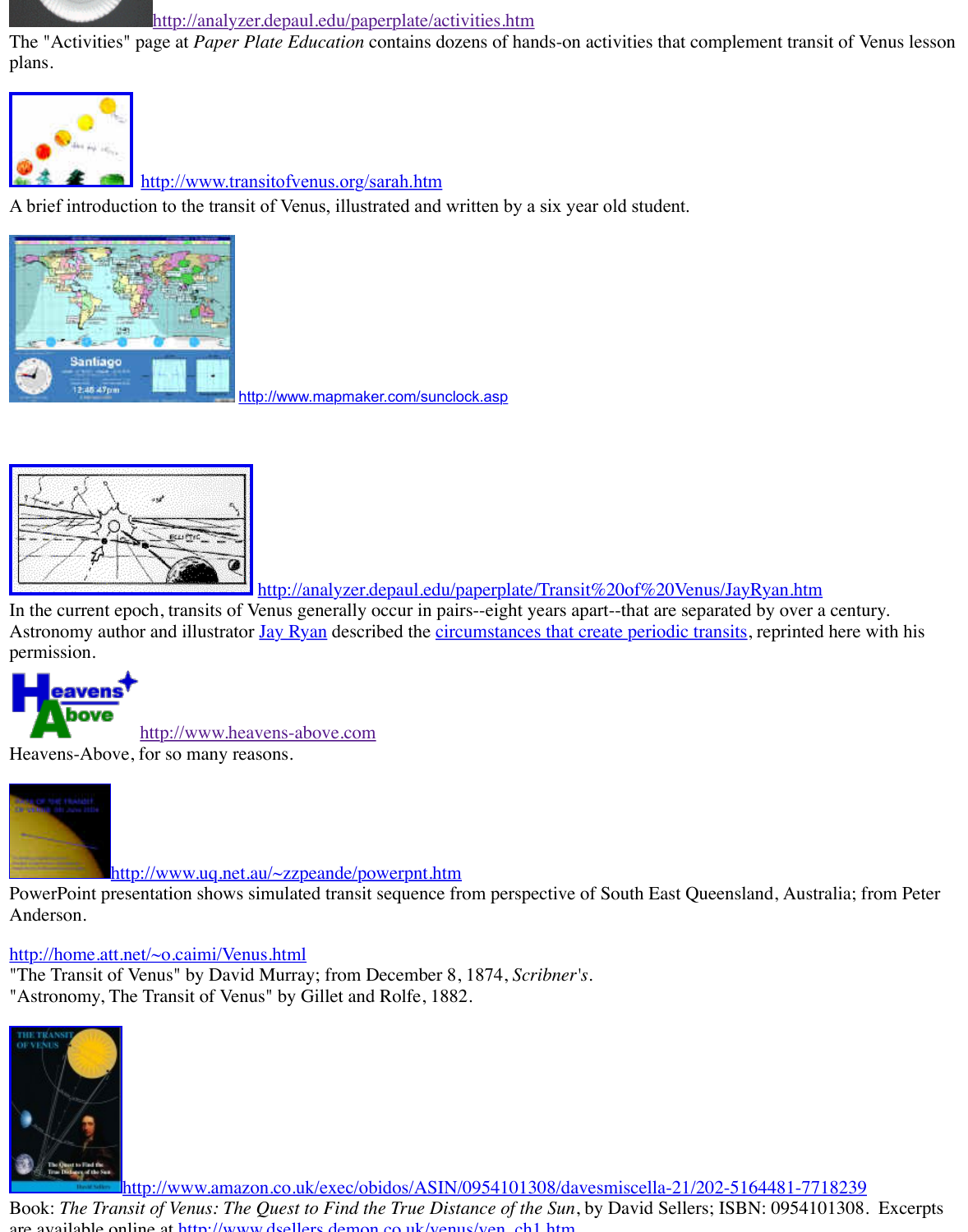

http://pup.princeton.edu/titles/6795.html Book: J*[une 8, 20](http://old.transitofvenus.org/ottewell.jpg)04--Venus in Transit*, by Eli Maor; ISBN: 0-691-04874-6.



[http://www.amazon.co.uk/exec/obidos/A](http://pup.princeton.edu/titles/6795.html)SIN/1852336218/orreryinaction/202-51 Book: *Transit, When Planets Cross the Sun*, by Patrick Moore; ISBN: 1852336218.



[http://SkyandTelescope.com/campaigns.asp?id=344](http://www.amazon.co.uk/exec/obidos/ASIN/1852336218/orreryinaction/202-5164481-7718239) Book: *How to Observe the Sun Safely* by Lee Macdonald; published by Sky & Telescope.



http://astronomicalleague.com/sunf.htm Book: Observe and Understand the Sun, edited by Richard E. Hill; published by the Astronom

[http://www.amazon.com/exec/obidos/tg/detail/-/1863683941/104-4](http://skyandtelescope.com/campaigns.asp?id=344)875580-8768764 Book: *Venus in Transit: Australia's Women Travellers 1788-1930* by Douglas R. Sellick.

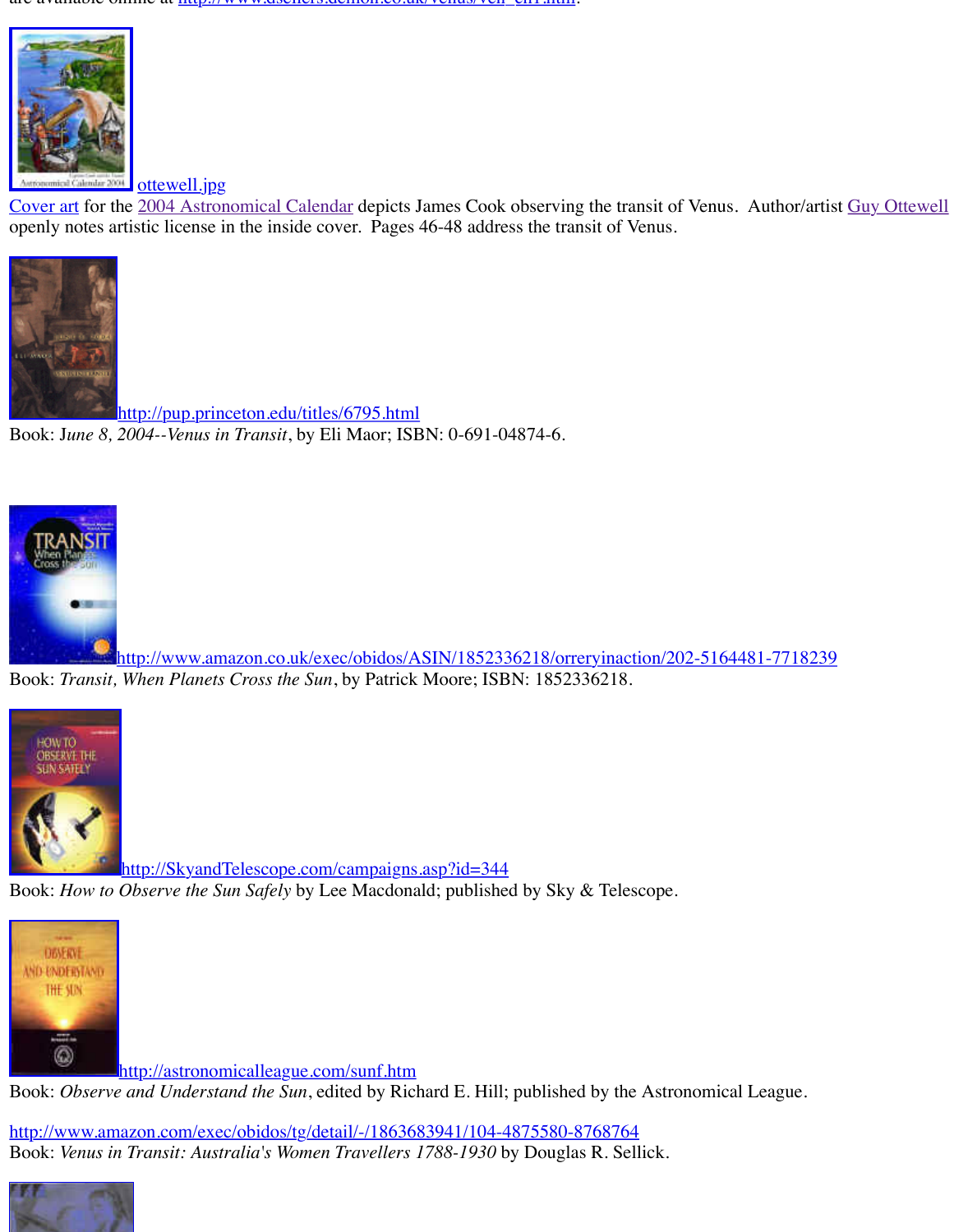

http://www.amazon.com/exec/obidos/tg/detail/-/1581780230/qid%3D1077148 Book: *Hokuloa: The British 1874 Transit of Venus Expedition to Hawai'I*, by Michael Chauvin;



www.awapress.com

Book: *[The Transit of Venus, How a Rare Astronomical Alignment Changed the World](http://www.amazon.com/exec/obidos/tg/detail/-/1581780230/qid=1077148792//ref/104-4875580-8768764)*, a compi adapted from Royal Society lecture series. ISBN: 978-0-9582629-7-2.



**http://skyandtelescope.com** 

*Sky & Telescope* magazine features the transit of Venus in a series of articles in the February, A

*Science News* [magazine \(Vol. 165, N](http://www.awapress.com/)o. 16, 17 April 2004) features the transit of Venus; submit



[http://www.sciam.com/issue.c](http://skyandtelescope.com/)fm

*Scientific American* magazine (May 2004) features the transit of Venus in an article by Steven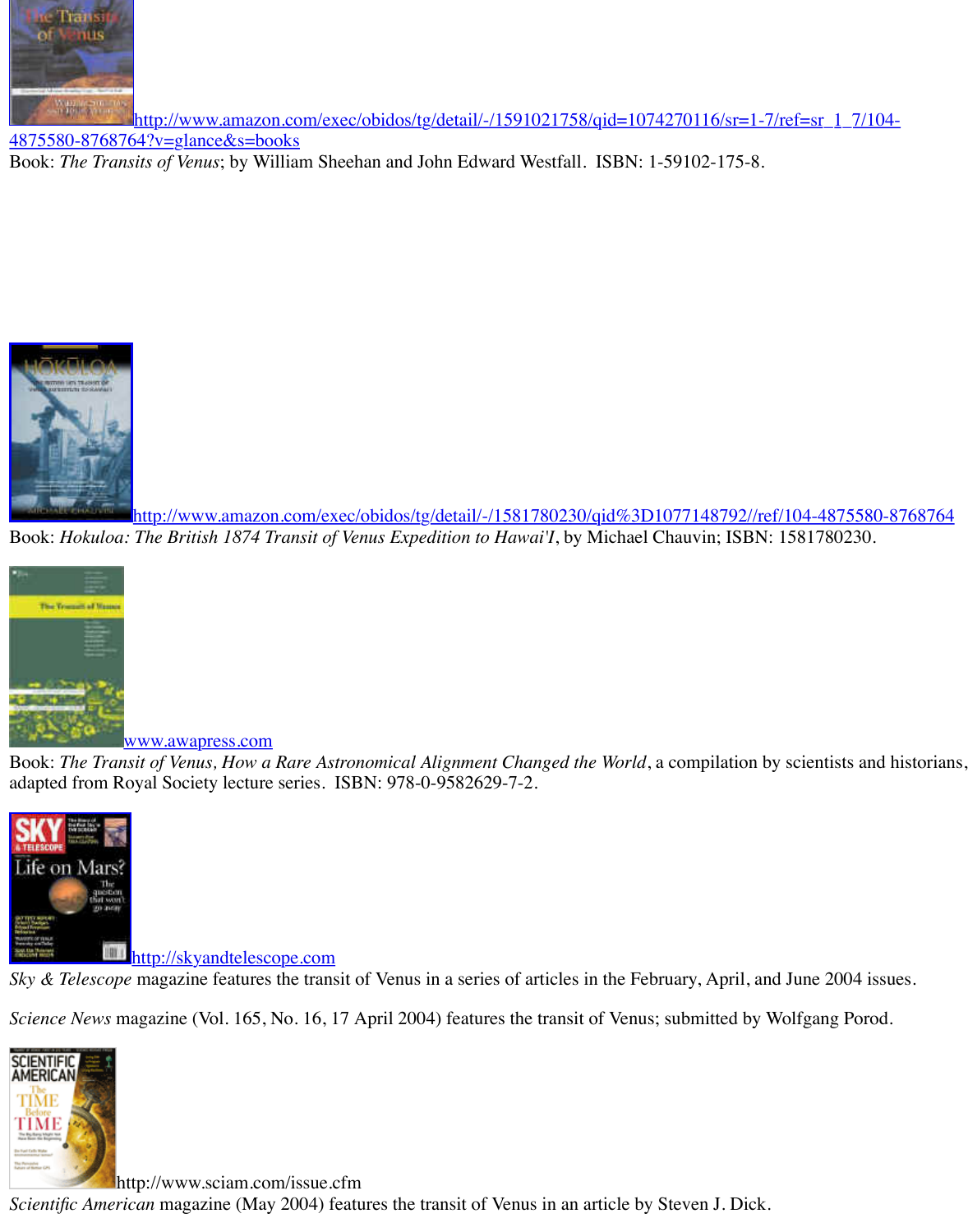# [http://www.aas.org/publications/baas/v34n](http://www.iop.org/EJ/toc/0031-9120/39/3)2/aas200/488.htm

Paper abstract from AAS 200th meeting, Albuquerque, NM, June 2002 by K.E. Kissel and R.M. action to prepare for likely extra-solar transit observations by taking advantage of this only-twice



http://www.lpl.arizona.edu/~rhill/alpo/transit.html

Association of Lunar & Planetary Observers (ALPO) Venus Section, with links to Solar Section



We encourage educators, researchers, and students to apply for a paid fellowship program to re



http://analyzer.depaul.edu/NASABroker/GLPA/PLATO%20Grants%202002.htm A PLATO grant is available to members of the Great Lakes Planetarium Association, for which [apply to advocate transit o](http://old.transitofvenus.org/research.htm)f Venus educational opportunities.



http://www.astro.uni-bonn.de/~pbrosche/iaucomm41/wg/transits.html

International Astronomical Union Commission 41 recommends "sites of previous transit of Ve marked and preserved..."



http://www.transit-of-venus.org.uk/conference/index.html

International Astronomical Union announces IAU Colloquium 196, *Transits of Venus: New View Galaxy,* 7-11 June 2004, University of Central Lancashire, UK.